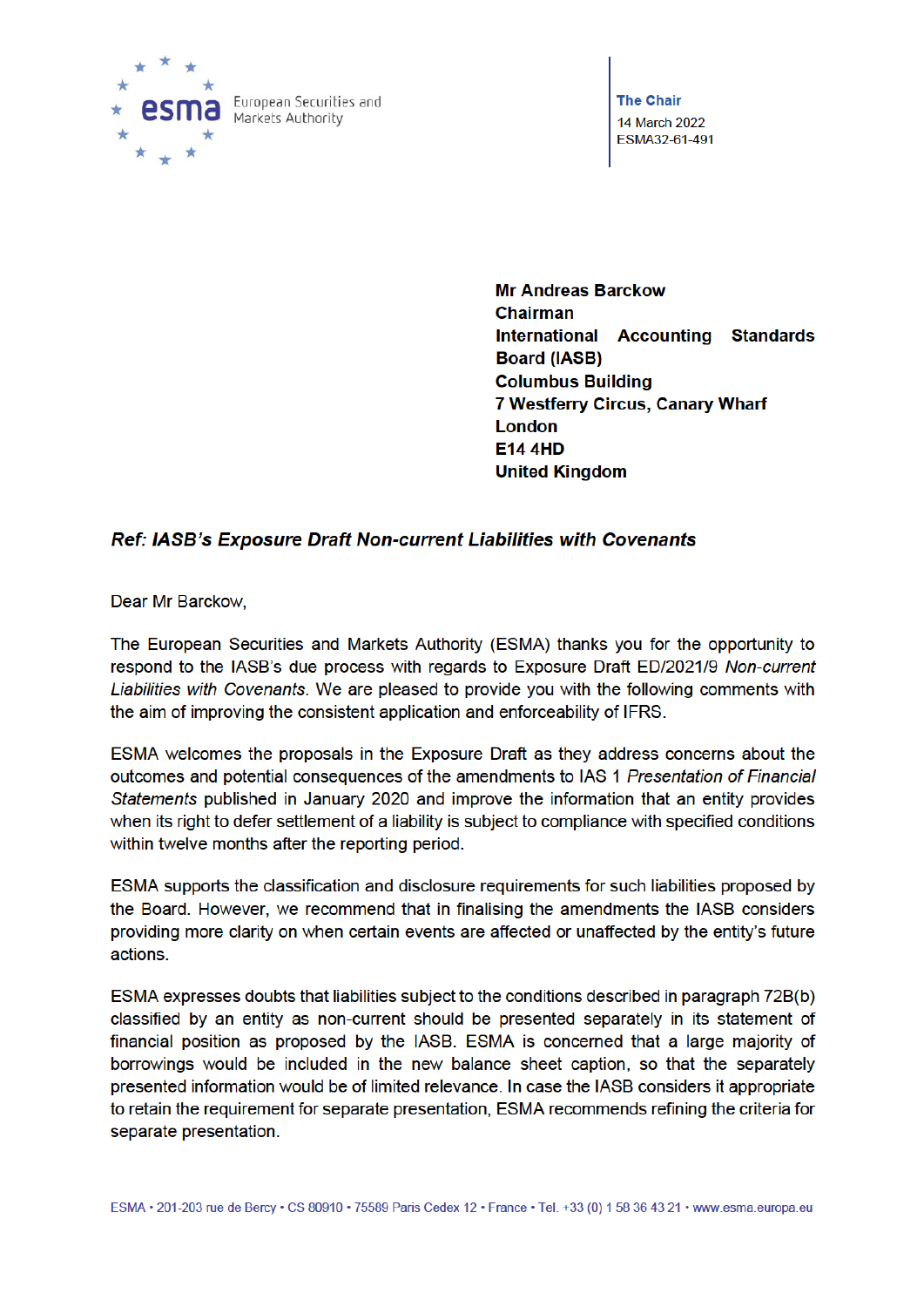

Finally, ESMA agrees with the effective date and the transition provisions proposed.

Some more detailed comments on the ED are set out in Appendix to this letter. In case you have any questions or comments please do not hesitate to contact me or Evert van Walsum, Head of the Investors and Issuers Department (Evert.vanWalsum@esma.europa.eu).

Yours sincerely,

Verena Ross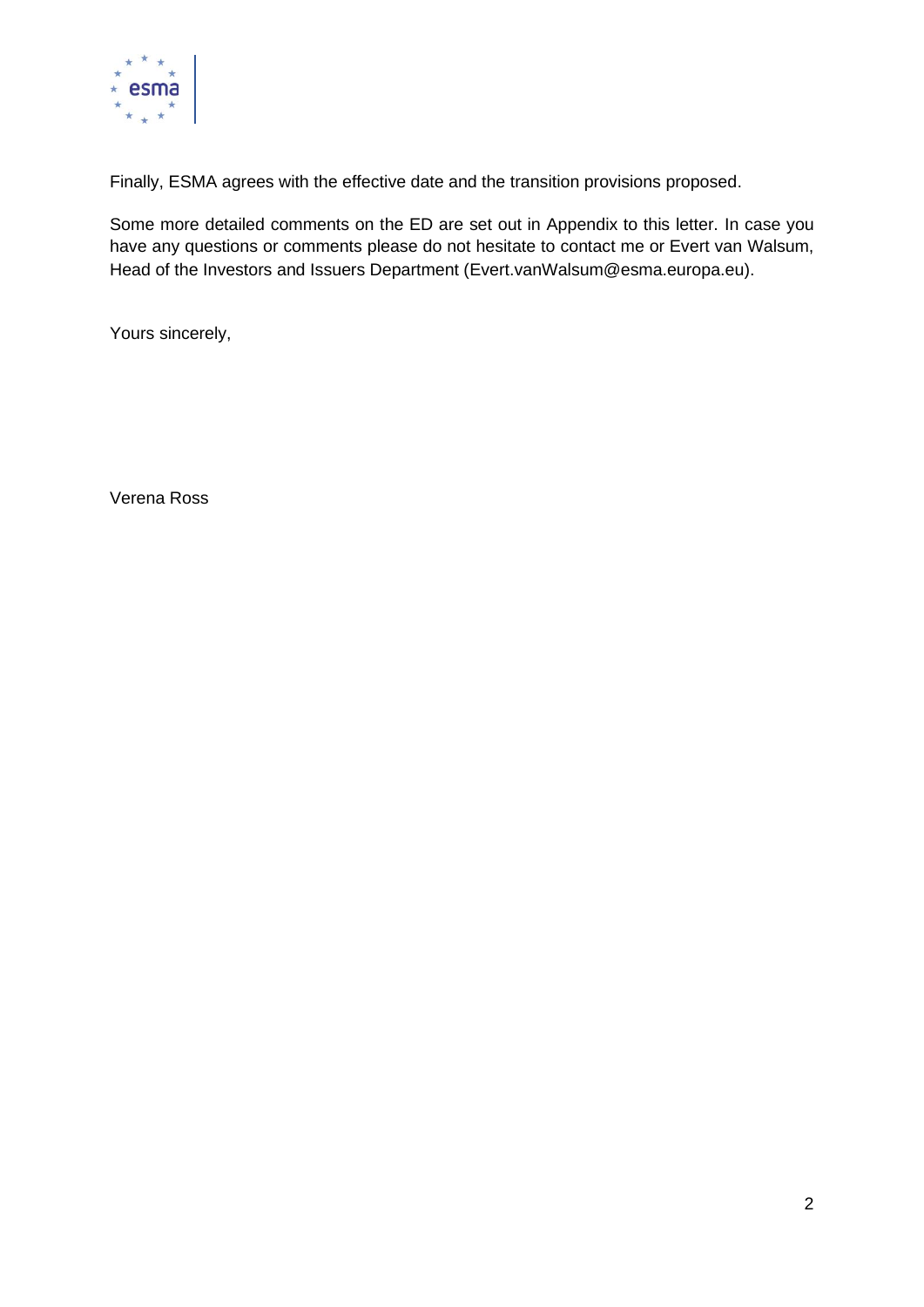

# **Appendix**

## **Question 1**

**The Board proposes to require that, for the purposes of applying paragraph 69(d) of IAS 1, specified conditions with which an entity must comply within twelve months after the reporting period have no effect on whether an entity has, at the end of the reporting period, a right to defer settlement of a liability for at least twelve months after the reporting period. Such conditions would therefore have no effect on the classification of a liability as current or non-current. Instead, when an entity classifies a liability subject to such conditions as non-current, it would be required to disclose information in the notes that enables users of financial statements to assess the risk that the liability could become repayable within twelve months, including:**

- **a) the conditions (including, for example, their nature and the date on which the entity must comply with them);**
- **b) whether the entity would have complied with the conditions based on its circumstances at the end of the reporting period; and**
- **c) whether and how the entity expects to comply with the conditions after the end of the reporting period.**

**Paragraphs BC15–BC17 and BC23–BC26 of the Basis for Conclusions explain the Board's rationale for this proposal.**

### **Do you agree with this proposal? Why or why not? If you disagree with the proposal, please explain what you suggest instead and why.**

- 1. ESMA supports the proposed requirement that specified conditions (often referred to as "covenants") with which an entity must comply within twelve months after the reporting period have generally no effect on the classification of a liability as current or non-current. ESMA agrees with the Board's view that otherwise the classification outcomes might not provide useful information to users of financial statements.
- 2. However, ESMA notes that the application of requirements in paragraph 72B(b) is subject to the condition in paragraph 72C(b). In this context, ESMA recommends that the Board considers providing more clarity on whether events such as "change of control", "timely submission of audited financial statements" or "change of law" are considered to be specified conditions with which the entity is required to comply (often referred to as "covenants") or other conditional settlement terms which do not fall in the scope of the amendments (as indicated in paragraphs BC18-BC20). ESMA recommends a further clarification on whether such events are within the scope of paragraph 72B or 72C and, if so, whether these events are affected by the entity's future actions.
- 3. ESMA considers that the proposed disclosures in paragraph 76ZA(b) would help users to understand the nature of the conditions and assess the risk that a liability classified as noncurrent could become repayable within twelve months. However, it is not clear for ESMA why paragraph 76ZA(b)(i) does not require entities to disclose the nature and the date on which the entity must comply with the conditions and only mentions these items as examples.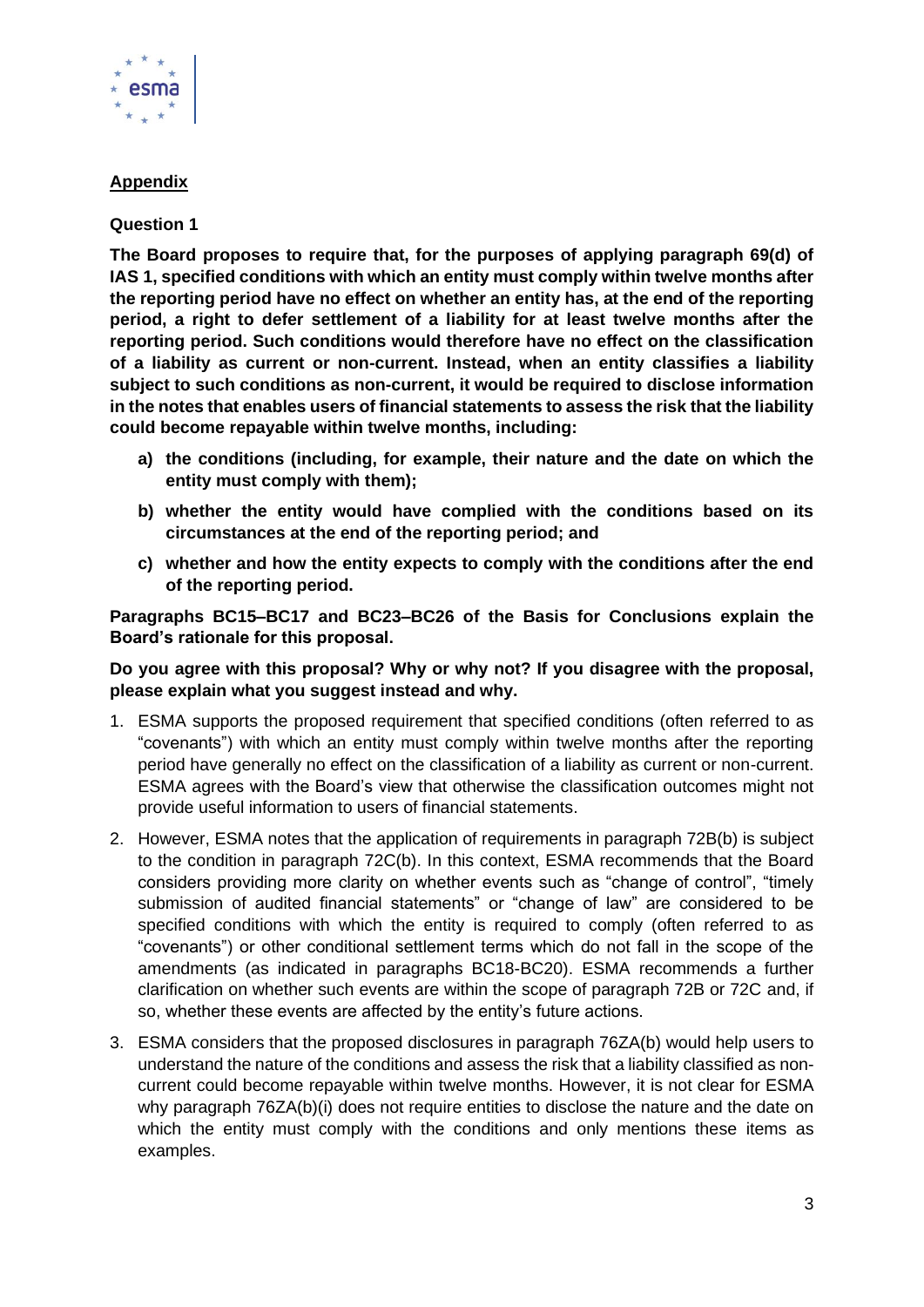

4. ESMA also notes that paragraphs 74 and 75 of the ED require an entity to classify as current a liability that became payable on demand as a result of a covenant breach on or before the end of the reporting period, unless the lender agrees by the end of the reporting period to provide a period of grace ending at least twelve months after the reporting period. However, in ESMA's view, those liabilities subject to covenants which did not become payable on demand on or before the end of the reporting period solely because the lender has waived the formal calculation of the covenant should also be classified as current.

## **Question 2**

**The Board proposes to require an entity to present separately, in its statement of financial position, liabilities classified as non-current for which the entity's right to defer settlement for at least twelve months after the reporting period is subject to compliance with specified conditions within twelve months after the reporting period.**

**Paragraphs BC21–BC22 of the Basis for Conclusions explain the Board's rationale for this proposal.**

**Do you agree with this proposal? Why or why not? If you disagree with the proposal, do you agree with either alternative considered by the Board (see paragraph BC22)? Please explain what you suggest instead and why.**

- 5. ESMA expresses doubts that liabilities subject to the conditions described in paragraph 72B(b) classified by an entity as non-current should be presented separately in its statement of financial position as proposed by the IASB. ESMA notes that debt agreements are very often subject to various provisions and may contain a broad range of specified conditions (financial and non-financial) that an entity should comply with. Therefore, ESMA considers that given the risk that a large majority of borrowings will be classified in the new balance sheet caption, the relevance and informative nature of such a separate presentation would be very limited.
- 6. Should the IASB deem it appropriate to retain the requirement for separate presentation, ESMA recommends refining the criteria for separate presentation to ensure the relevance of the information provided.

# **Question 3**

### **The Board proposes to:**

- **a) clarify circumstances in which an entity does not have a right to defer settlement of a liability for at least twelve months after the reporting period for the purposes of applying paragraph 69(d) of IAS 1 (paragraph 72C);**
- **b) require an entity to apply the amendments retrospectively in accordance with IAS 8 Accounting Policies, Changes in Accounting Estimates and Errors, with earlier application permitted (paragraph 139V); and**
- **c) defer the effective date of the amendments to IAS 1, Classification of Liabilities as Current or Non-current, to annual reporting periods beginning on or after a**